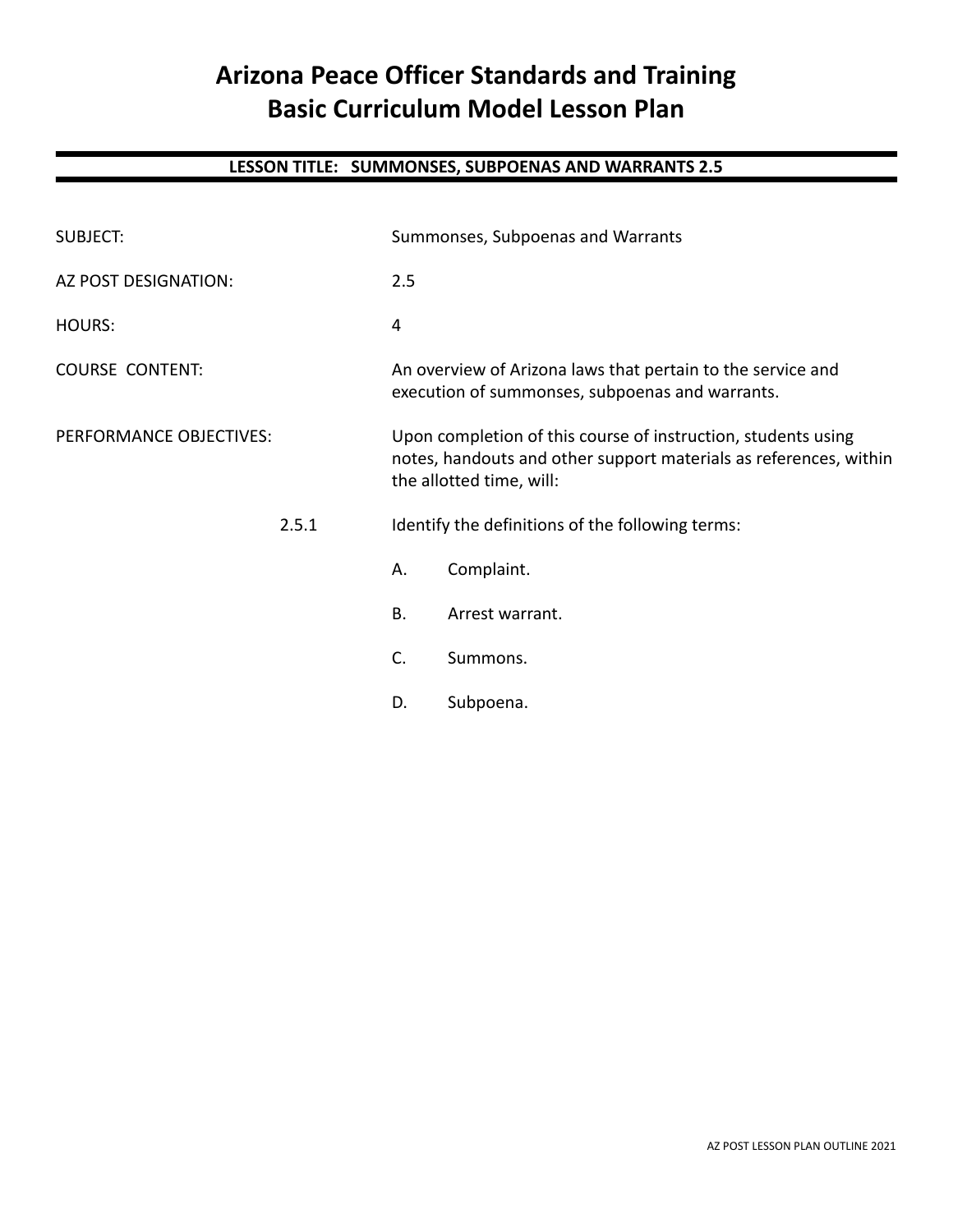| DATE FIRST PREPARED:             | February 2001                                                                                                                                                                    |                     |  |
|----------------------------------|----------------------------------------------------------------------------------------------------------------------------------------------------------------------------------|---------------------|--|
| <b>PREPARED BY:</b>              | <b>SME Committee</b>                                                                                                                                                             |                     |  |
| <b>REVIEWED - REVISED:</b>       | Lt. Harold Brady, SME Co-Chair                                                                                                                                                   | DATE: July 2002     |  |
| <b>REVIEWED - REVISED:</b>       | <b>SME Committee</b>                                                                                                                                                             | DATE: April 2006    |  |
| <b>REVIEWED - REVISED:</b>       | Lt. Dave Kelly, ALEA                                                                                                                                                             | DATE: August 2009   |  |
| <b>REVIEWED - REVISED:</b>       | <b>SME Committee</b>                                                                                                                                                             | DATE: November 2011 |  |
| <b>REVIEWED - REVISED:</b>       | <b>SME Committee</b>                                                                                                                                                             | DATE: August 2019   |  |
| <b>REVIEWED - REVISED:</b>       | <b>SME Committee</b>                                                                                                                                                             | DATE: October 2020  |  |
| <b>REVIEWED - REVISED:</b>       | AZPOST (DocX)                                                                                                                                                                    | DATE: January 2022  |  |
| REVIEWED - REVISED:              |                                                                                                                                                                                  | DATE:               |  |
| <b>REVIEWED - REVISED:</b>       |                                                                                                                                                                                  | DATE:               |  |
| REVIEWED - REVISED:              |                                                                                                                                                                                  | DATE:               |  |
| AZ POST - APPROVAL:              | <b>Steve Enteman</b>                                                                                                                                                             | DATE: August 2019   |  |
| AZ POST - APPROVAL:              | <b>Mandy Faust</b>                                                                                                                                                               | DATE: February 2021 |  |
| AZ POST - APPROVAL:              | Lori Wait                                                                                                                                                                        | DATE: January 2022  |  |
| <b>INSTRUCTOR REFERENCES:</b>    | Rules of criminal and civil procedure.                                                                                                                                           |                     |  |
| <b>CLASS LEVEL:</b>              | Student                                                                                                                                                                          |                     |  |
| <b>TRAINING AIDS:</b>            | Instructors should have copies of interim complaints, complaints,<br>summonses, warrants and subpoenas from the teaching<br>jurisdiction for use as overheads during discussion. |                     |  |
|                                  | http://www.azleg.gov/ArizonaRevisedStatutes.asp                                                                                                                                  |                     |  |
| <b>INSTRUCTIONAL STRATEGY:</b>   | Interactive lecture and practical exercises. Instructor should<br>spend some time on the actual completion of appropriate<br>paperwork.                                          |                     |  |
| <b>SUCCESS CRITERIA:</b>         | 70% or higher on a written, multiple-choice examination.                                                                                                                         |                     |  |
| <b>COMPUTER FILE NAME:</b>       | 2.5 Summonses, Subpoenas and Warrants                                                                                                                                            |                     |  |
| DATE RELEASED TO THE SHARE FILE: | May 27, 2022                                                                                                                                                                     |                     |  |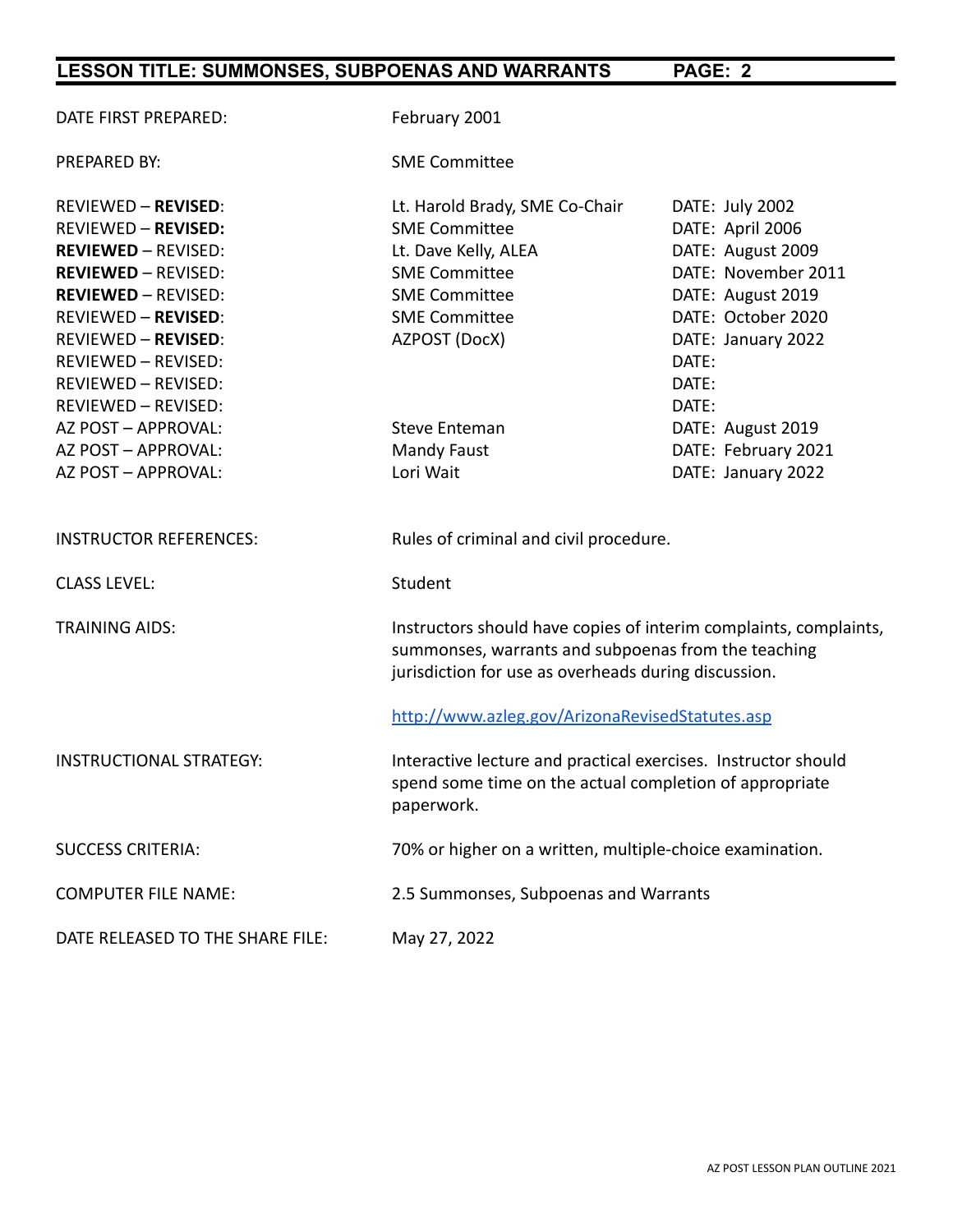### **I. INTRODUCTION**

- A. Instructor (self) introduction.
- B. Preview of performance objectives.

### **II. COMPLAINT P. O. 2.5.1A**

- A. Definition: A written statement of the essential facts constituting a public offense, made upon oath before a magistrate. A complaint may be either criminal or civil. (Arizona Rules of Criminal Procedure (ARCrP), R 2.3)
	- 1. Filing a complaint is one (1) way to initiate a criminal case against a person.
	- 2. The Arizona Traffic Ticket and Complaint form may serve as the complaint for misdemeanor offenses, including criminal traffic charges. (ARCrP R21b) (ARS 13-3903D)
	- 3. In both felonies and misdemeanors going to the prosecutor for review, the prosecutor will review the facts of the investigation, decide whether to file a complaint and prepare the complaint.
	- 4. All complaints must be based on probable cause. (ARCrP R 2.4)
	- 5. A complaint may be filed whether or not the person is in custody.
- B. Purpose of complaint: To inform the defendant of the specific crime(s) the defendant is charged with committing.
- C. A complaint is filed before a magistrate (judge). (ARCrP R 2.4)
	- 1. It is the duty of the magistrate before issuing a complaint, to find probable cause that the offense was committed by the defendant.
	- 2. The magistrate has the authority to call any witnesses deemed necessary to establish probable cause.
	- 3. In most circumstances, the only testimony taken will be that of a police officer who recites the facts underlying the complaint.
	- 4. If there is no probable cause, the complaint is dismissed.
- D. If the complaint is issued, the magistrate will issue an arrest warrant or a summons. (ARCrP R 3.1a)

### **III. ARREST WARRANT P. O. 2.5.1B**

A. Definition: An order signed by a magistrate, identifying the defendant and commanding the AZ POST LESSON PLAN OUTLINE 2021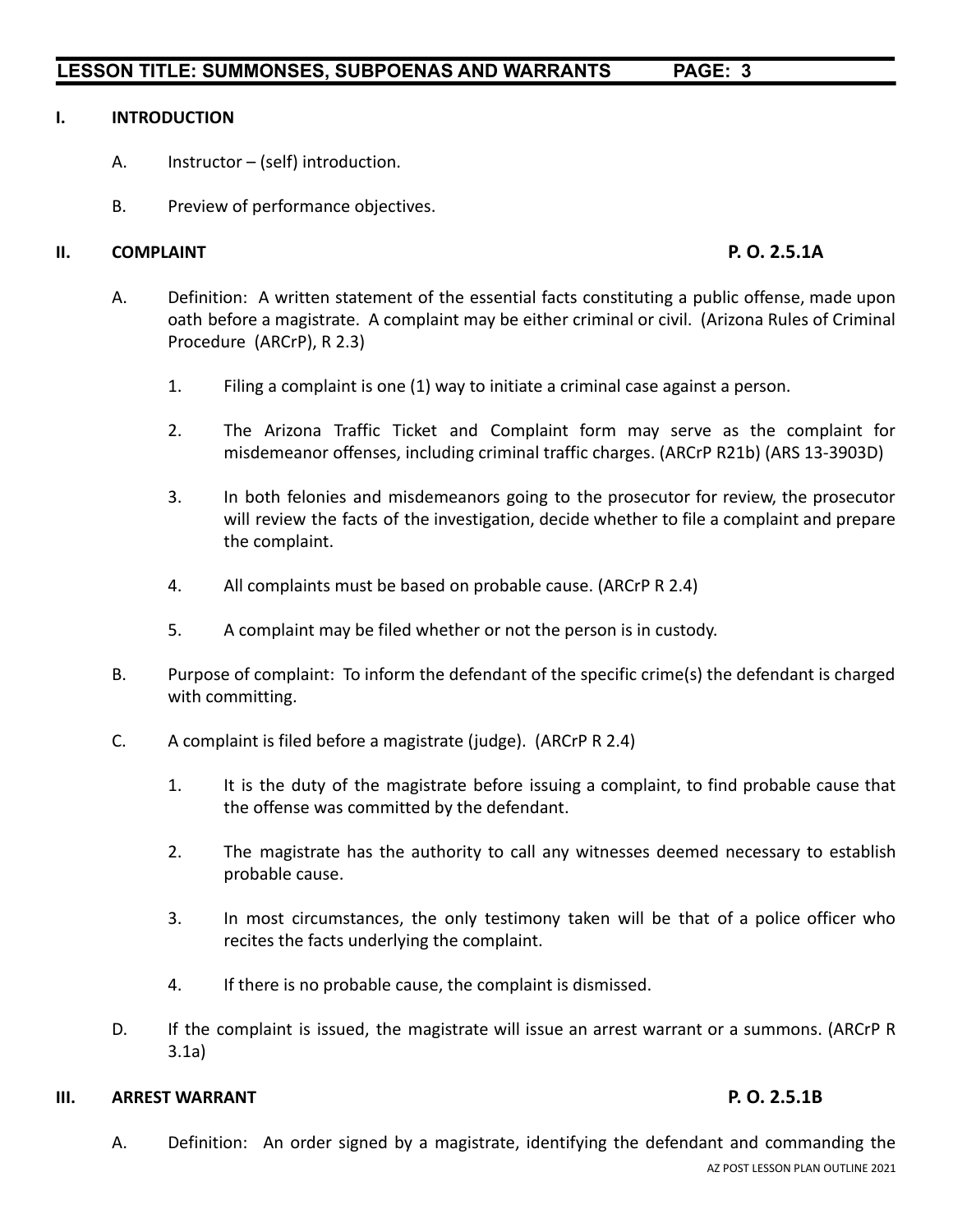arrest of the defendant. (ARCrP R3.2)

- B. Purpose: To bring the accused before the court to answer to criminal charges.
- C. When issued: A warrant should be issued when the defendant fails to appear on a summons, if there is reasonable cause to believe that the defendant will fail to appear or if a summons cannot readily be served or delivered. If a warrant is requested or issued, the prosecutor or court shall state the factual basis for the issuance of the warrant. (ARCrP R3.1c, R3.1b)
- D. Requirements: (ARCrP R 3.2a)
	- 1. The warrant shall state the defendant's name or, if unknown, any name or description by which the defendant can be identified with reasonable certainty.
	- 2. The warrant shall be signed by the issuing magistrate.
	- 3. The warrant shall state the offense for which the defendant is being charged and whether the offense is one to which victims' rights provisions apply.
	- 4. The warrant shall command that the accused be brought to the issuing magistrate's court or the nearest or most accessible court in the same county; or the county of arrest if the accused was arrested outside the county where the warrant was issued. (See also ARS 13-3897)
	- 5. If the warrant is bailable, the amount of secured appearance bond shall be stated.
- E. Execution and return of the warrant. (ARCrP, R 3.3)
	- 1. The warrant shall be directed to, and may be executed by, all peace officers in the state. (ARCrP, R3.3a)
	- 2. Executed by the arrest of the defendant. (ARCrP, R 3.3b, ARS 13-3887)
		- a. Officer does not need to have the arrest warrant in hand.
		- b. If the officer does not have the warrant, the officer must inform the defendant of the arrest warrant charges.
		- c. If the defendant requests to see the warrant, the officer must show the warrant to the defendant as soon as practicable.
	- 3. Return of the warrant shall be made to the issuing magistrate or to the magistrate before whom the defendant makes his/her initial appearance. (ARCrP, R 3.3c)

### **IV. SUMMONS (CRIMINAL) P. O. 2.5.1C**

A. Definition: An order from the court commanding the named defendant to appear in a court of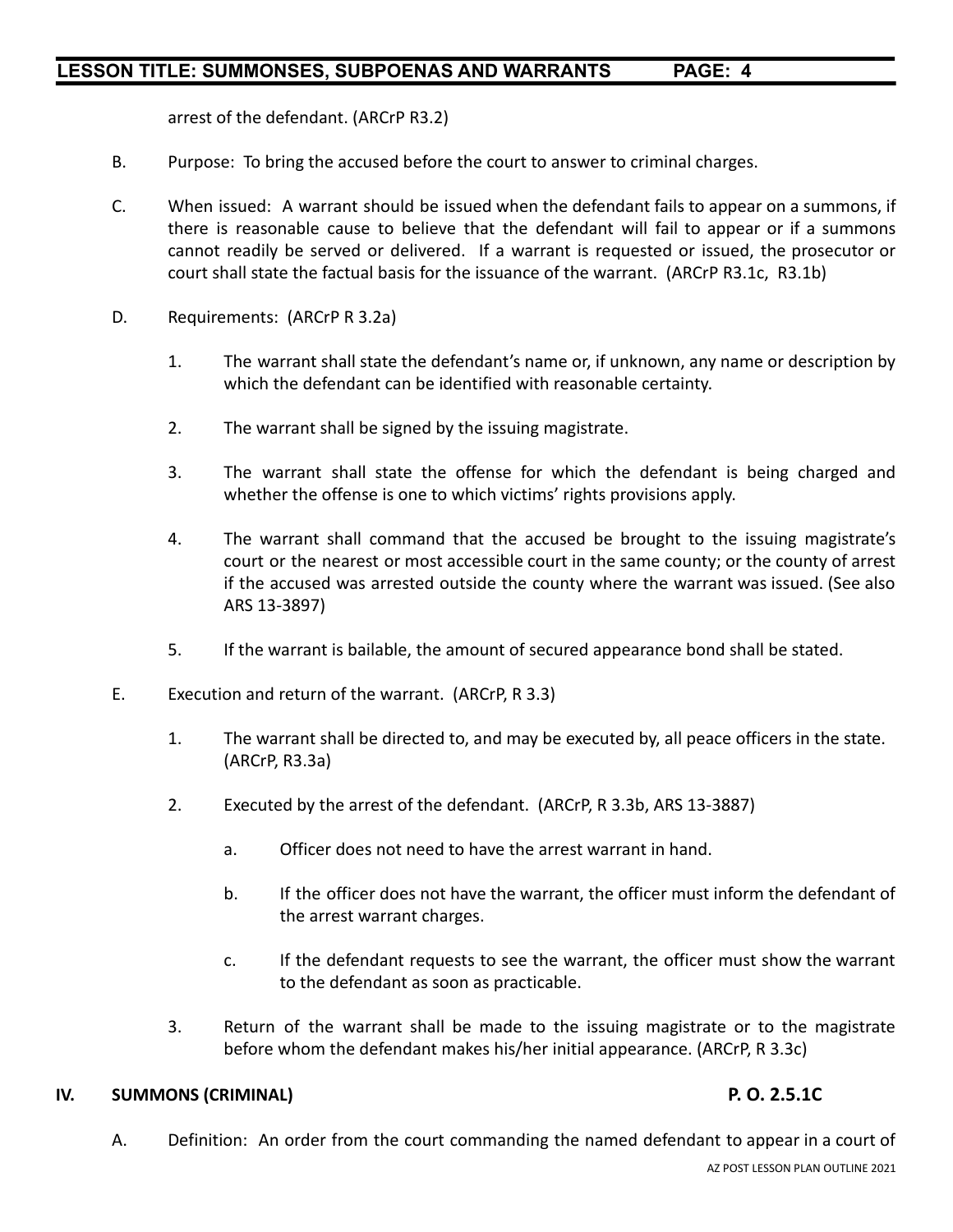law to answer to a criminal charge. (ARCrP, R 3.2b)

- B. Preference for Summons: (ARCrP, R 3.1b)
	- 1. A summons is issued when the defendant is not in custody and when the offense charged is bailable.
	- 2. A summons is generally used unless there is a reason to believe that the defendant will not respond to it. If the defendant does not respond, an arrest warrant will be issued.
- C. Form.
	- 1. A summons is drafted in the same form as an arrest warrant, except it shall summon the defendant to appear at a stated time and place within thirty (30) days of the filing (rather than arrested and taken to that magistrate). ( ARCrP, R 3.2b)
	- 2. At the request of the prosecutor or by court order, the summons shall command the defendant to report to a designated place to be photographed and fingerprinted prior to the defendant's appearance in response to the summons.
	- 3. Failure to report shall result in the defendant's arrest at the time of the defendant's appearance in response to the summons, unless good cause for the failure is shown. In such situations, the magistrate shall direct the defendant to report immediately for such photographing and fingerprinting.
	- 4. On the issuance and service of a summons for a defendant who is charged with a felony offense, a violation of Title 13, Chapter 14, or Title 28, Chapter 4, or a domestic violence offense as defined in A.R.S. §13-3601, the court shall order the defendant to be fingerprinted by the appropriate law enforcement agency. (ARS 41-1750A)
- D. Service of summons.
	- 1. May be served personally. It is good practice to ask the person for his/her name and confirm the physical description contained in the attached criminal complaint.
	- 2. Written return of service should be made to the court as quickly as possible.
	- 3. May also be served in the same manner as the summons in a civil action: (ARCrP, R 3.4)
		- a. By leaving a copy at the person's usual place of abode.
		- b. By delivery to an agent authorized to receive service of process.
		- c. By mail (return receipt requested). This is only done in extraordinary circumstances or as authorized by statute.
		- d. When serving a minor under 16, a parent or the person having care and custody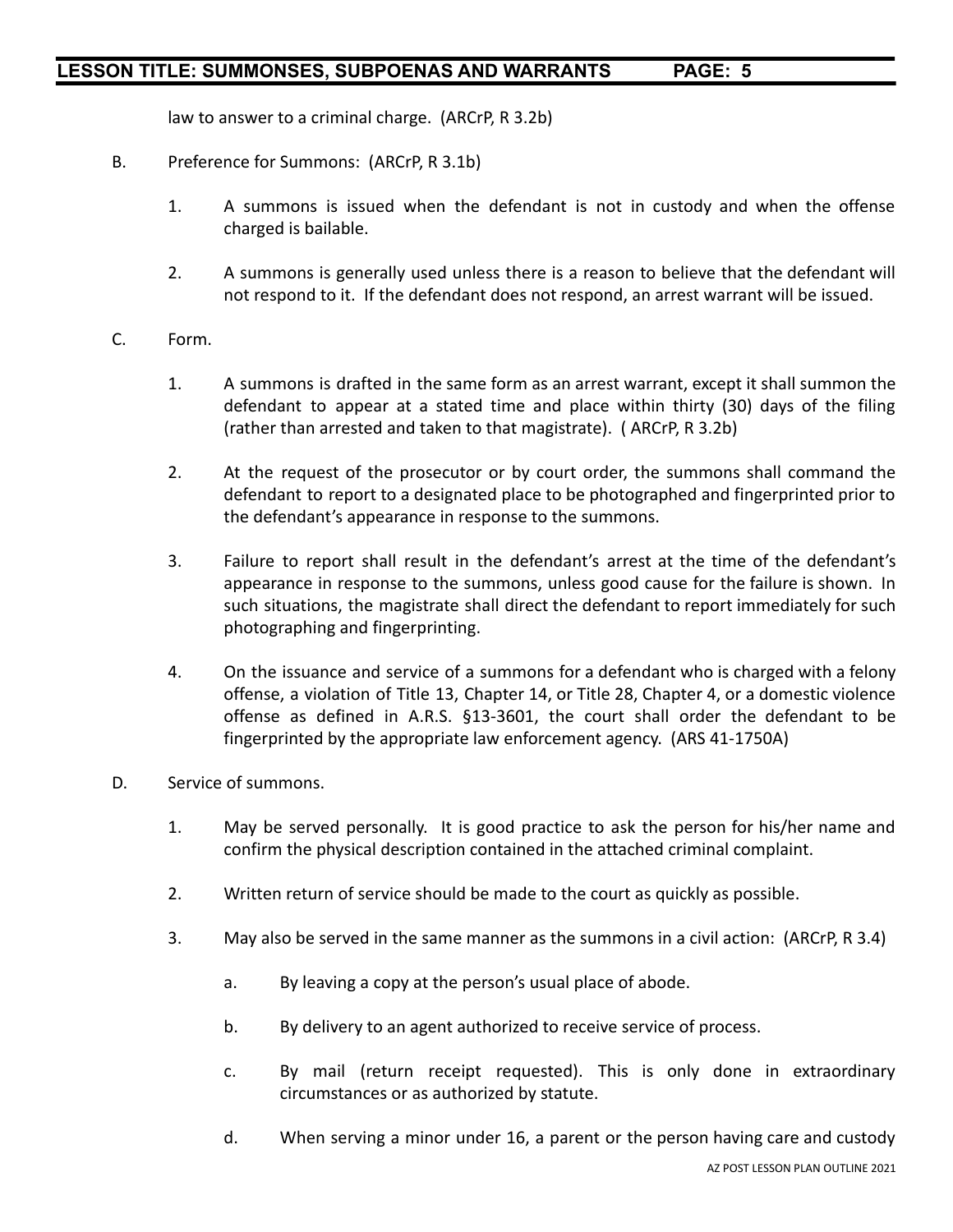of the minor should also be served. (ARCP, R4) (Arizona Rules of CIVIL Procedure)

### **V. SUBPOENA P. O. 2.5.1D**

- A. Definition: An order requiring a person to appear at a designated time and place, usually at a court or attorney's office, to give testimony (at a hearing, trial or deposition) or to provide documents. (ARS 13-4071)
- B. Subpoenas may be signed and issued by:
	- 1. A magistrate, on behalf of the state or the defense.
	- 2. The county attorney, attorney general and municipal prosecutor for witnesses to appear before a grand jury or for witnesses on a complaint, indictment or information that is to be heard or tried.
	- 3. By the clerk of the court in limited circumstances for witnesses for a grand jury.
	- 4. By the clerk for the defendant's witnesses to appear at trial.
- C. Service of a subpoena may be done by any person by any of the following methods: (ARS 13-4072)
	- 1. Personal service showing the original to the witness personally, informing him/her of its contents and delivering a copy to such witness. Written return of service must be made without delay to the court, stating time and place of service. (ARS 13-4072C)
	- 2. Certified mail for delivery to the addressee only. Sent registered, return receipt requested. (ARS 13-4072D)
	- 3. First-class mail if the address is supplied with a certificate of service and a return card. The return card signifies that the addressee received notice to appear in court. (ARS 13-4072E)
	- 4. Law enforcement personnel may receive subpoenas through department channels, in cooperation with the courts.
	- 5. Law enforcement officers are required to serve subpoenas delivered to them for service in their county. Officers should become aware of their individual agency's policy on how such service is done. (ARS 13-4072F)
- D. Refusal to attend, be sworn or testify in a court hearing or trial after being subpoenaed as a witness, can be punished with a criminal charge of contempt of court. Witnesses may also be liable for costs to the court and damages to the party who called the witness to testify.
- E. Objection to a subpoena is usually done through a "Motion to Quash." This is done after good faith efforts to resolve the issue with the party requesting the information proves fruitless.